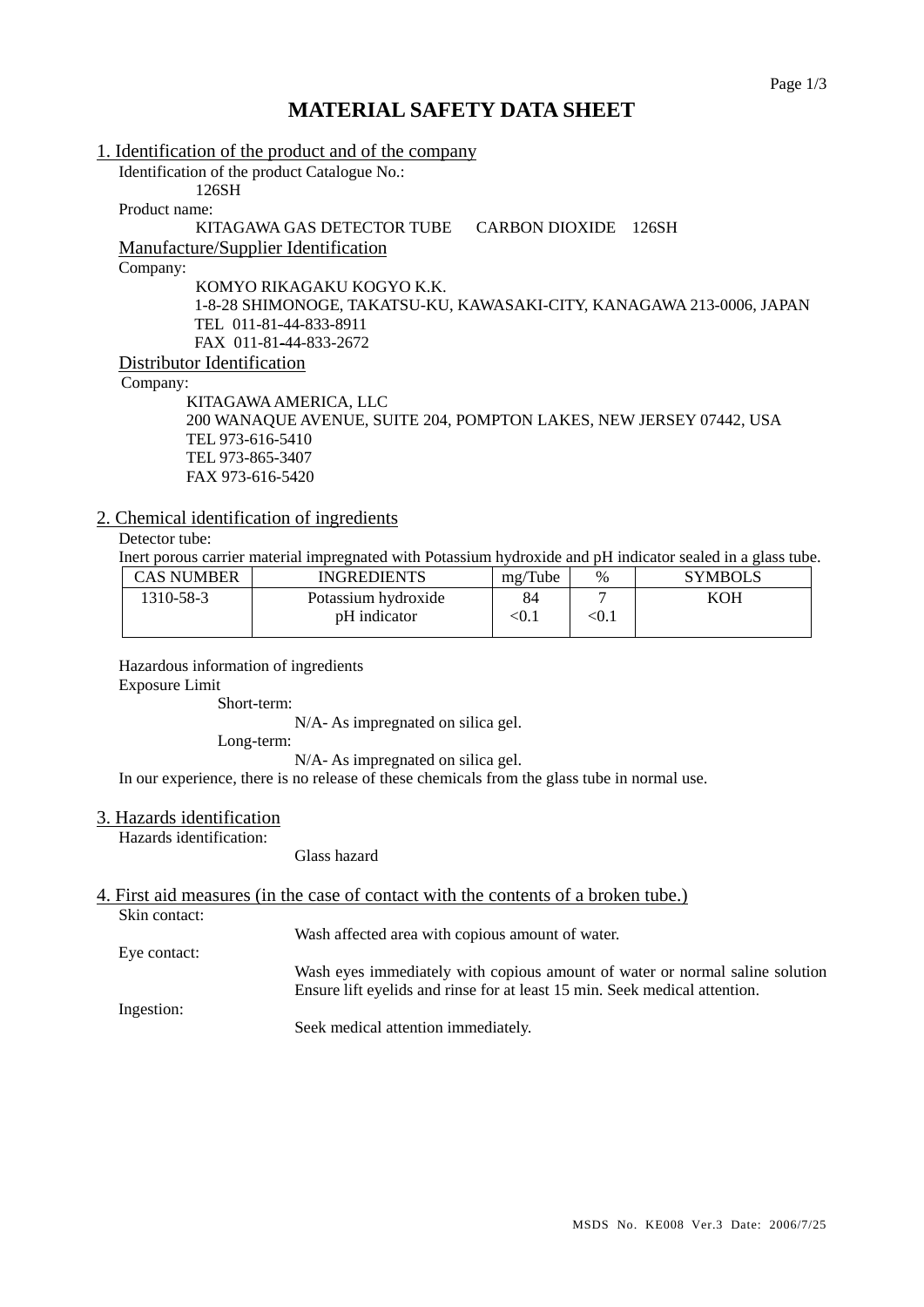| 5. Fire fighting measures                                                  |                                                                                                                                                                |  |  |  |  |  |
|----------------------------------------------------------------------------|----------------------------------------------------------------------------------------------------------------------------------------------------------------|--|--|--|--|--|
| Flash point:                                                               |                                                                                                                                                                |  |  |  |  |  |
|                                                                            | Non-combustible                                                                                                                                                |  |  |  |  |  |
| Extinguishing media:                                                       |                                                                                                                                                                |  |  |  |  |  |
| All known extinguishants can be used.<br>Special fire fighting Procedures: |                                                                                                                                                                |  |  |  |  |  |
| None                                                                       |                                                                                                                                                                |  |  |  |  |  |
| Unusual fire & Explosion hazards:                                          |                                                                                                                                                                |  |  |  |  |  |
|                                                                            | Negligible fire hazard when exposed to heat or flame.                                                                                                          |  |  |  |  |  |
|                                                                            |                                                                                                                                                                |  |  |  |  |  |
| 6. Accidental release measures                                             |                                                                                                                                                                |  |  |  |  |  |
| Personal protection:                                                       |                                                                                                                                                                |  |  |  |  |  |
|                                                                            | Do not pick up broken glass with bare hands if the tube is broken. Cover with<br>inert absorbent such as vermiculite. Sweep up and contain for waste disposal. |  |  |  |  |  |
| 7. Handling and storage                                                    |                                                                                                                                                                |  |  |  |  |  |
| Handling & use:                                                            |                                                                                                                                                                |  |  |  |  |  |
|                                                                            | Ensure the instructions for use are followed. Safety glasses and gloves should be                                                                              |  |  |  |  |  |
|                                                                            | worn to prevent injury from splintering glass.                                                                                                                 |  |  |  |  |  |
| Storage:                                                                   |                                                                                                                                                                |  |  |  |  |  |
|                                                                            | Keep away from direct sunlight and store at 25 degree C or lower.                                                                                              |  |  |  |  |  |
|                                                                            |                                                                                                                                                                |  |  |  |  |  |
| <u>8. Exposure control/personal protection</u><br>Respiratory protection:  |                                                                                                                                                                |  |  |  |  |  |
|                                                                            | Not applicable                                                                                                                                                 |  |  |  |  |  |
| Ventilation:                                                               |                                                                                                                                                                |  |  |  |  |  |
|                                                                            | Not applicable                                                                                                                                                 |  |  |  |  |  |
| Other protective equipment:                                                |                                                                                                                                                                |  |  |  |  |  |
|                                                                            | Safety glasses and gloves                                                                                                                                      |  |  |  |  |  |
| 9. Physical/Chemical properties                                            |                                                                                                                                                                |  |  |  |  |  |
| Appearance:                                                                |                                                                                                                                                                |  |  |  |  |  |
|                                                                            | Pink and white solid layers sealed in a glass tube.                                                                                                            |  |  |  |  |  |
| Boiling point:                                                             |                                                                                                                                                                |  |  |  |  |  |
|                                                                            | Not applicable                                                                                                                                                 |  |  |  |  |  |
| Melting point:                                                             |                                                                                                                                                                |  |  |  |  |  |
| Specific gravity $(H_2O=1)$ :                                              | Not applicable                                                                                                                                                 |  |  |  |  |  |
|                                                                            | Not applicable                                                                                                                                                 |  |  |  |  |  |
| Evaporation rate (BuOAc=1):                                                |                                                                                                                                                                |  |  |  |  |  |
|                                                                            | Not applicable                                                                                                                                                 |  |  |  |  |  |
| Solubility in water:                                                       |                                                                                                                                                                |  |  |  |  |  |
|                                                                            | Not applicable                                                                                                                                                 |  |  |  |  |  |
| Vapour pressure:                                                           |                                                                                                                                                                |  |  |  |  |  |
| Vapour density:                                                            | Not applicable                                                                                                                                                 |  |  |  |  |  |
|                                                                            | Not applicable                                                                                                                                                 |  |  |  |  |  |
|                                                                            |                                                                                                                                                                |  |  |  |  |  |
| 10. Stability and Reactivity                                               |                                                                                                                                                                |  |  |  |  |  |
| Stability:                                                                 |                                                                                                                                                                |  |  |  |  |  |
|                                                                            | Stable at under ambient temperatures and pressures.                                                                                                            |  |  |  |  |  |
| Incompatibilities:                                                         |                                                                                                                                                                |  |  |  |  |  |
| Hazardous decomposition products:                                          | Not applicable                                                                                                                                                 |  |  |  |  |  |
|                                                                            | None                                                                                                                                                           |  |  |  |  |  |
| Hazardous polymerization:                                                  |                                                                                                                                                                |  |  |  |  |  |
|                                                                            | None                                                                                                                                                           |  |  |  |  |  |